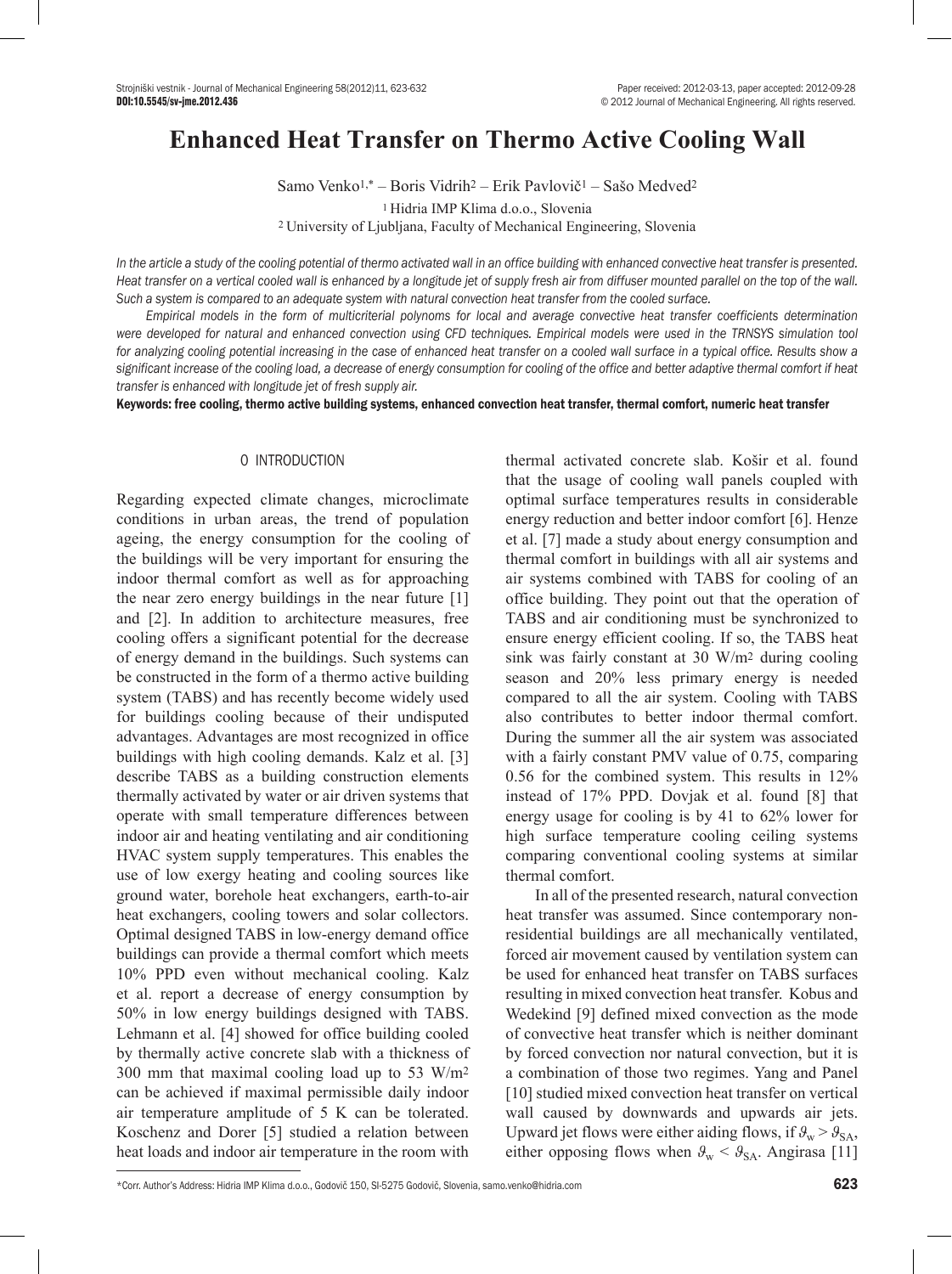found that upwards plan air jet over a hotter wall is identical to the downward air jet over the colder wall. Mokni et al. [12] studied assisted upward plane air jets with laminar and parabolic uniform velocity discharge profile. They found that discharge velocity profile highly affects convection only in jet zone. Neiswanger et al. [13] set a model for an average heat transfer coefficient for mixed convection as a general relation between natural and forced convection. This model enables determination of forced convection increase of average heat transfer coefficient. Awbi and Hatton [14] carried out experiments with a jet over an enclosure heated surfaces representing small room with interior dimensions 2.78×2.78×2.3 m. Neiswanger model for mixed convection and developed empirical models for an average heat transfer coefficients for forced convection supplement of mixed convection was used. Models are based on measured average heat transfer coefficients for mixed convection and empirical models for an average heat transfer coefficient of natural convection from their previous research [15]. Goldstein and Novoselac [16] studied mixed convection on vertical surfaces generated by ceiling slot diffusers. Their study shows that temperature difference between surface and supply air does not affect average convective heat transfer rate from cooled vertical wall. An average convective heat transfer is also independent of diffuser distance from the wall if distance is less than 23 cm.

The presented research results in enhanced convective heat transfer caused by plane wall air jet have shown that heat transfer from TABS surface could be significantly enlarged. Authors mainly analyze average convective heat transfer coefficient at specific boundary conditions, but no research on enhanced local heat transfer coefficient on thermal activated cooling wall by longitude jet of fresh supply air was found. In the presented study empirical expressions of local and average convective heat transfer coefficient on thermal activated cooling wall (TACW) in the case of natural and enhanced convection heat transfer were developed. Those expressions were afterwards used for modeling of energy demand and indoor thermal comfort in a typical office room cooled with TACW and compared to the free cooling systems without enhanced heat transfer.

## 1 MODELING OF LOCAL AND AVERAGE CONVECTIVE HEAT TRANSFER COEFFICIENT ON TACW IN CASE OF NATURAL AND ENHANCED CONVECTION

## 1.1 Natural Convection on TACW

Computational fluid dynamic (CFD) tools is nowadays widely used owing to their user friendliness and wide range of validation. In the presented research Ansys Fluent 13.0 code was used for CFD simulation of temperature, pressure and velocity filed in selected office. Two-dimensional room space with length of 5 m and height of 3 m, presented in Fig. 1. was assumed to speed up the numerical solutions. Natural convection heat transfer was analyzed over TACW having constant surface temperature boundary condition. Surface temperature was maintained at  $\theta_{\text{TACW}}$  = 20 °C. The opposite wall was supposed to be heat source emit uniformly convective heat flux between 2.5 and 63 W/m2. Convection was only heat transfer mechanize taken into account on all surfaces.



Fig. 1. Geometry of 2D office room model and boundary conditions used in numerical simulations for natural convection heat transfer from TACW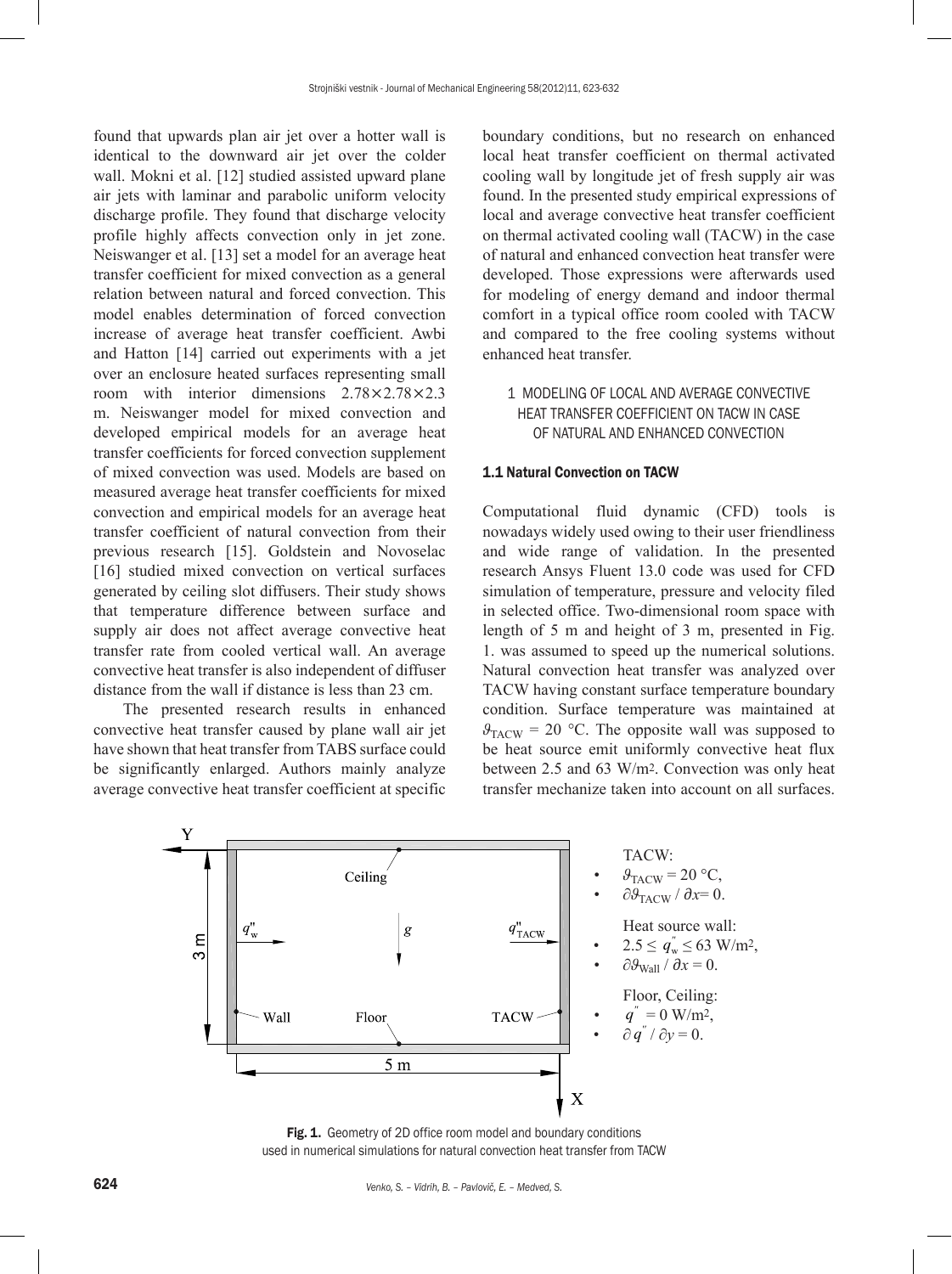High density orthogonally meshes were used and we were focused on very fine mesh at TACW surface. The thickness of the first cell at the wall boundary was 0.14 mm, each neighbor layers was increased by the factor 1.08 comparing the previous one. The domain was divided into 114,660 elements with maximal mesh skewness 0.3 and minimal orthogonal of 0.97 which allow high quality of numerical solution.

The mesh was tested with mesh independent criteria because the worst strategy would be to avoid this subject and to provide numerical simulations on a single computational grid [17]. Following settings of Ansys Fluent solver were used: double precision, k-omega viscosity model: SST, disabled radiation, incompressible ideal gas, coupled pressure-velocity field, last squares cell based gradient, PRESTO pressure model, second order upwind momentum, second order upwind turbulent kinetic energy, specific dissipation rate and energy model, explicit relaxation factors for momentum (0.3) and pressure (0.5), underrelaxation factors for density (0.6), body forces (1), turbulent kinetic energy (0.5), specific dissipation rate  $(0.5)$ , turbulent viscosity  $(0.7)$  and energy  $(1)$ , residual for continuity (0.0026), *x*-velocity (0.0001), *y*-velocity  $(0.0001)$  and energy  $(1 \times 10^{-7})$ . Steady state conditions were assumed.

From local convective surface heat flux  $q''_{\text{TACW}}(x)$ the local convective heat transfer coefficient was determined:

$$
h_{\rm c}(x) = q_{\rm TACW}^{''}(x) / \Delta \vartheta \,. \tag{1}
$$

Temperature difference Δ*ϑ* presents temperature difference between an average room air temperature and TACW surface temperature:

$$
\Delta \theta = \theta_{\rm i} - \theta_{\rm TACW} \,. \tag{2}
$$

Average convective heat transfer coefficient  $h_{\text{c,avg}}$ can be calculated from the known average surface heat flux  $q_{\text{c,avg}}^{\prime}$  Eq. (1) and we approximated it with Eq. (3) meanwhile the local convective heat transfer coefficient on TACW is approximated with Eq. (4):

$$
h_{c,avg} = 0.609 \cdot \ln(\Delta \mathcal{Y}) + 1.182 , \qquad (3)
$$

$$
h_{c}(x) = A + Be^{-Cx}, \qquad (4)
$$

where functions *A*, *B* and *C* are equal to:

$$
A = 0.52503 \cdot \ln(\Delta \theta) + 1.3515, \quad 0 \text{ m} \le x \le 3 \text{ m},
$$

$$
B = 0.91764 \cdot \ln(\Delta \theta) + 1.2844, \quad 0 \text{ m} \le x \le 1.5 \text{ m},
$$

 $B = 1.0332 \cdot 10^{-11} \cdot (\Delta \vartheta)^4 - 5.0926 \cdot 10^{-10} \cdot (\Delta \vartheta)^3 +$ +  $3.544 \cdot 10^{-9} \cdot (\Delta \vartheta)^2$  +  $1.4908 \cdot 10^{-7} \cdot \Delta \vartheta$  –  $1.987 \cdot 10^{-6}$ ,  $1.5 \text{ m} \le x \le 3 \text{ m}$ ,

$$
C = -1.374 \cdot 10^{4} \cdot (\Delta \theta)^{5} + 9.1717 \cdot 10^{3} \cdot (\Delta \theta)^{4} - 0.21987 \cdot (\Delta \theta)^{3} + 2.2566 \cdot (\Delta \theta)^{2} - 9.1091 \cdot \Delta \theta + 26.2996,
$$
  
0 m \le x \le 1.5 m,

$$
C = -3.19 \cdot 10^{-5} \cdot (\Delta 9)^4 + 8.995 \cdot 10^{-4} \cdot (\Delta 9)^3 -
$$
  
- 8.5331 \cdot 10^{-3} \cdot (\Delta 9)^2 - 0.03632 \cdot \Delta 9 - 4.456,  
1.5 m \le x \le 3 m.

The Eqs. (3) and (4) are valid for  $2 \le \Delta \theta \le 20$  °C, for the closed room with dimensions presented in Fig. 1 and room without any forced air movement. In Fig. 2 approximated local convective heat transfer coefficient  $h_{\text{TACW}}$  over TACW for temperature differences  $2.5 \leq \Delta \theta \leq 20$  °C are plotted. Three sub regions regarding to heat transfer coefficient can be noticed: ceiling region at distance  $0 \le x \le 0.5$  m, mid region  $0.5 \le x \le 2.5$  m and the floor region at  $2.5 \le x \le 3$  m. Heat transfer coefficient is the largest and most dependent on temperature difference Δ*ϑ* at the ceiling region and significantly decreases with an increase of the room high. In mid region heat transfer coefficient is fairly constant and almost independent of the distance from the ceiling. At floor region convective heat transfer coefficient sharply decreases and reaches minimal value of 0.28 W/(m2K) for all analyzed temperature differences.



Fig. 2. Approximated local heat transfer coefficient for natural convection on TACW for temperature difference 2.5 ≤ Δ*ϑ* ≤ 20 °C

A comparison between numerical results and approximated values due Eqs. (3) and (4) for selected cases is presented in Fig. 3 and shows good agreement between approximated and numerical results.

To the best knowledge of the authors, no model of local temperature dependent convective heat transfer coefficient on TACW has been reported; only average convective heat transfer coefficient model from our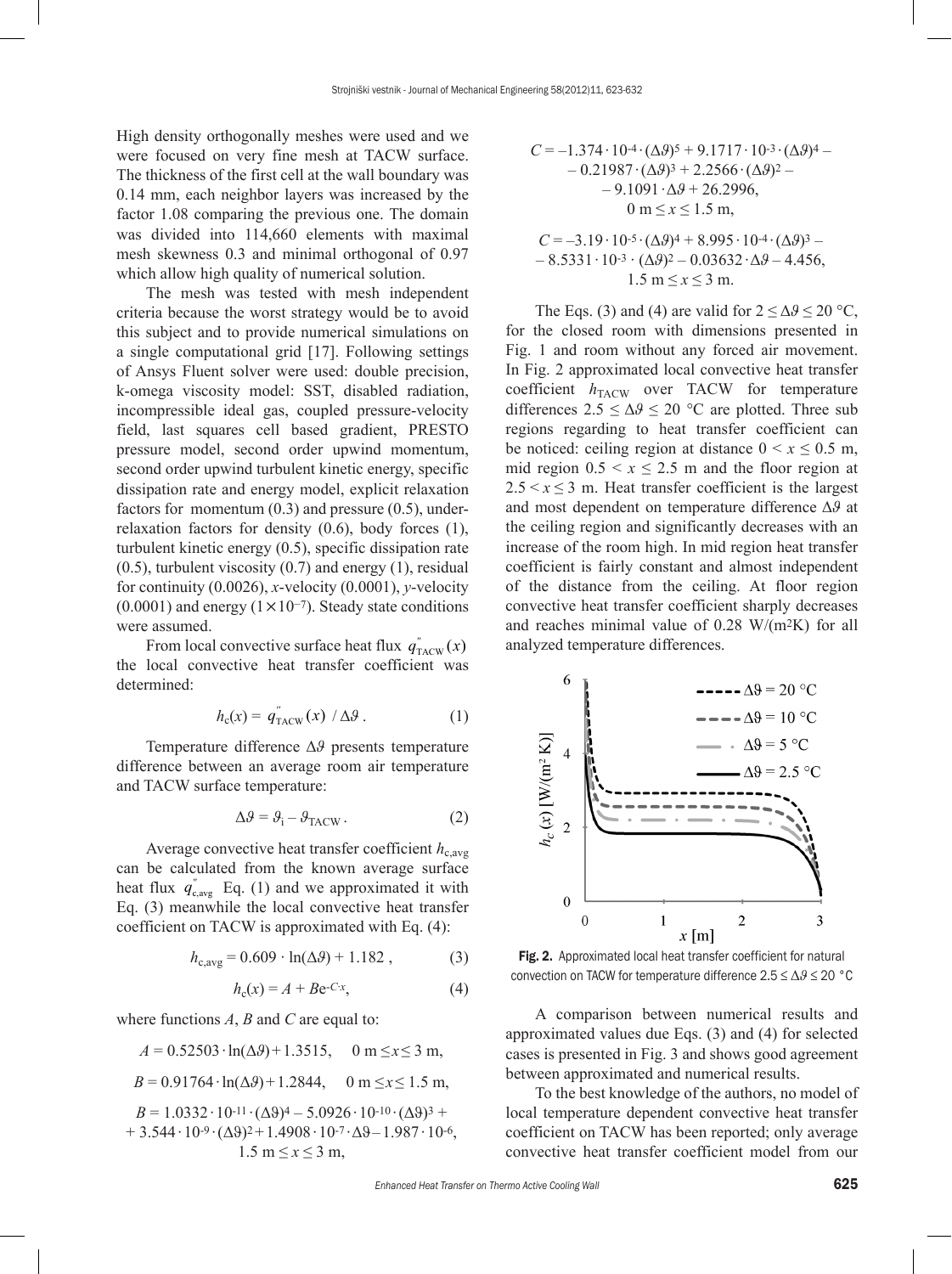

Fig. 3. Comparison between a) average h<sub>c,avg</sub> and b) local h<sub>c</sub> (x) convective heat transfer coefficient determinate *by approximation function and numerical results*

study can be verified. ASHRAE [18] suggest the following approximation:

$$
h_{c,avg} = 1.31 \, (\Delta\vartheta)^{0.33} \,, \tag{5}
$$

meanwhile Khalifa and Marshall [15] proposed a model, which is valid for temperature differences Δ*ϑ* lower than 5 K only:

$$
h_{c,avg} = 1.983 \, (\Delta 9)^{0.25}.\tag{6}
$$

Fig. 4 shows an average heat transfer coefficient on TACW calculated for temperature differenced Δ*ϑ* in range of 2 to 10 °C using different models. It can be noticed that Khalifa and Marshall [19] model differ significantly regarding to present the study and the ASHRAE model and that results of the presented study are similar to the ASHRAE model up to  $\Delta\theta$  = 5 °C, with only small differences in case of larger temperature differences Δ*ϑ*. Therefore, it can be concluded that boundary conditions, meshing and solver settings in the presented numerical modeling is adequate.

## 1.2 Enhanced Convection on TACW

An analysis of enhanced convective heat transfer by downwards plan air jet of fresh supply air was done with the code Ansys Fluent 13.0 using the same mesh, solver setting and boundary conditions as they were used in the case of natural convection. Only differences were applied for *residual* criteria: continuity (0.0001), *x*-velocity (0.0001), *y*-velocity  $(0.0001)$ , Energy  $(10·10-7)$ . As in the previous case, steady state conditions were assumed.



Fig. 4. Average convection heat transfer  $h_{c,avg}$  coefficient *for natural convection on TACW calculated using different models (3), (5) and (6)*

The fresh air is supplied through the ceiling slot having width *w* equal to 10 mm and installed at the top of the TACW (at  $x = 0$ ) as it is shown in Fig. 5. Velocities  $v_{SA}$  of supply air, having constant temperature  $\theta_{SA} = 27 \text{ °C}$ , were selected in the range between 1 and 4 m/s. Surface temperature of TACW was varied in range of  $17 \leq \theta_{\text{TACW}} \leq 26$  °C and the difference between wall temperature and supply air temperature in the range of  $-10 \leq \Delta \theta \leq -1$  °C. Minimum supply air velocity  $v_{SA} = 1$  m/s was selected according to a minimal amount of fresh air, maximal velocity  $v_{SA} = 4$  m/s according to the good practice where higher velocity causes discomfort in ventilated rooms. Reject air was extracted through the opening in the ceiling with the same flow rate. The position of the outlet opening was selected by numerical simulations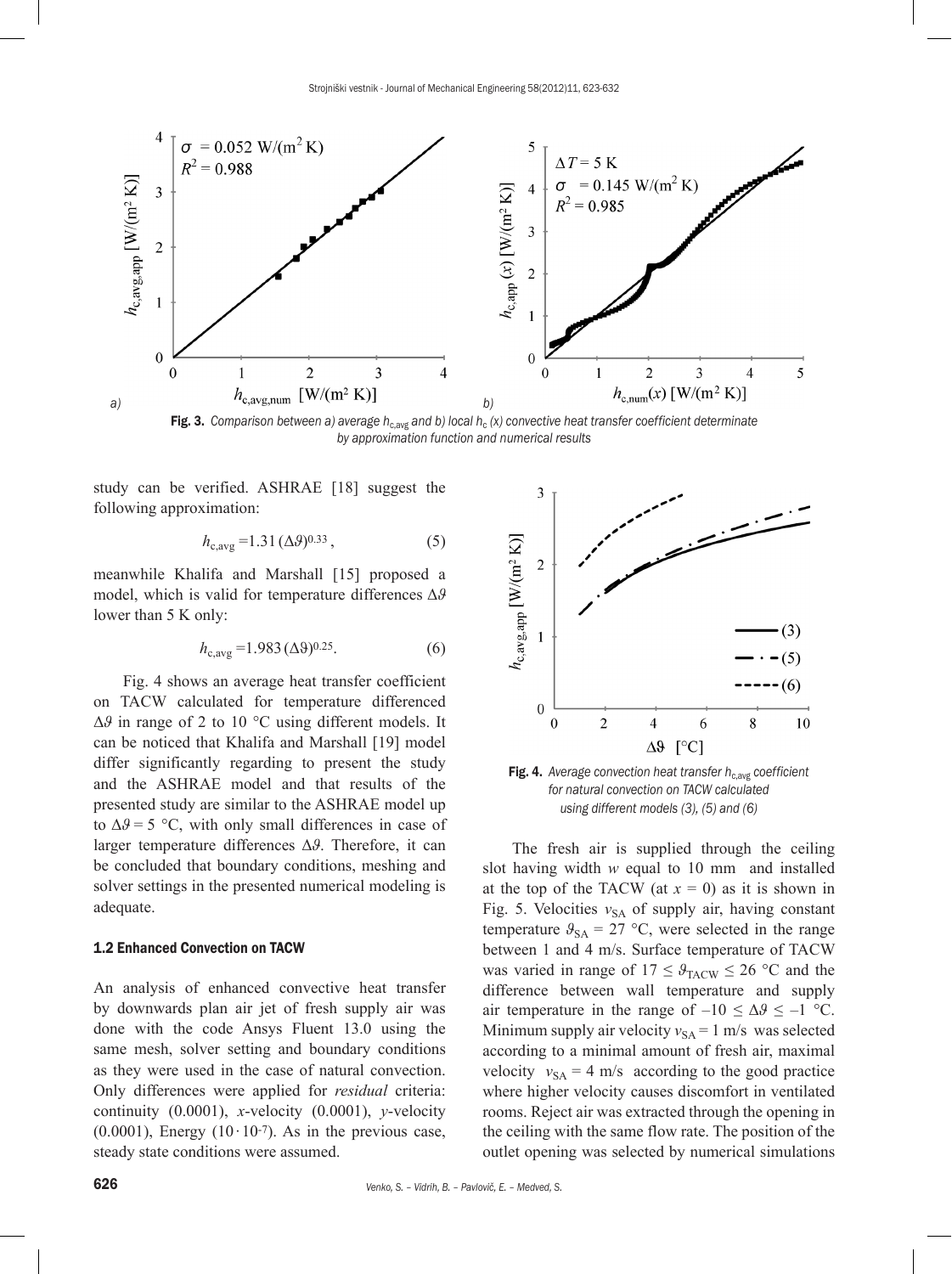

Fig. 5. *Geometry of 2D office room model and boundary conditions used in numerical simulations for modeling of enhanced convection heat transfer over TAC*W

in the way not to influence heat transfer on TACW. Using reference temperature difference proposed by Spitler et al. [20] and [21]:

$$
\Delta \theta = \theta_{SA} - \theta_{TACW},\tag{7}
$$

and average surface heat flux  $q_{\text{c,avg}}^{\prime}$  Eq. (1) over TACW, enhanced average convective heat transfer coefficient  $h_{c,avg}$  was approximated with Eq. (8) and local convective heat transfer coefficient over TACW with Eq.  $(9)$ .

From numerical results it was found that reference temperature difference has no influence on the convective heat transfer on TACW and therefore convective heat transfer coefficients can be approximated as a function of  $v_{SA}$  only. The same conclusion was reported by Goldstein and Novoselac [16].

$$
h_{\rm c,avg} = 2.1547 \cdot v_{\rm SA} + 0.9942, \tag{8}
$$

$$
h_{c}(x) = A + Be^{(Cx + D)},
$$
\n(9)

where functions *A*, *B*, *C* and *D* are equal to:

$$
A = 0.2333 \cdot v_{SA} + 0.3667,
$$
  
\n
$$
B = 1.3429 \cdot \ln(v_{SA}) + 1.6261,
$$
  
\n
$$
C = -0.082966 \cdot v_{SA} - 0.37768,
$$

 $D = -6.5643 \cdot 10^{-3} \cdot v_{SA}^5 + 0.13796 \cdot v_{SA}^4$  $-1.0324 \cdot v_{SA}^3$  + 3.53468  $\cdot v_{SA}^2$  – 5.2852  $\cdot v_{SA}$  + 3.9115.

Approximation functions (8) and (9) are valid for slot width  $w = 0.01$  m,  $1 \le v_{SA} \le 4$  m/s,  $2 \leq \Delta \theta \leq 20$  °C and for a closed room. Approximated enhanced local convection heat transfer coefficient is shown in Fig. 6. It can be noticed that heat transfer coefficients decrease regarding the distance along the TACW and increase with supply air velocity.The approximated values of average and local convective heat transfer coefficients were compared to numerical solutions in Fig. 7. All numerical simulations are included for  $h_{c,avg}$  and the selected case is presented for  $h_c(x)$ .



Fig. 6. *Local heat transfer coefficients for mixed convection on cooled wall for*  $1 \le v_{SA} \le 4$  *m/s calculated due to (9)* 

#### 3 THERMAL RESPONSE OF OFFICE COOLED WITH TACW

Cooling of the typical office with natural and enhanced convection on TACW was studied using the TRNSYS simulation tool [22] and climate data from the Test Reference Year (TRY) for Ljubljana, Slovenia [23]. The office with dimensions of  $5\times6\times3$  m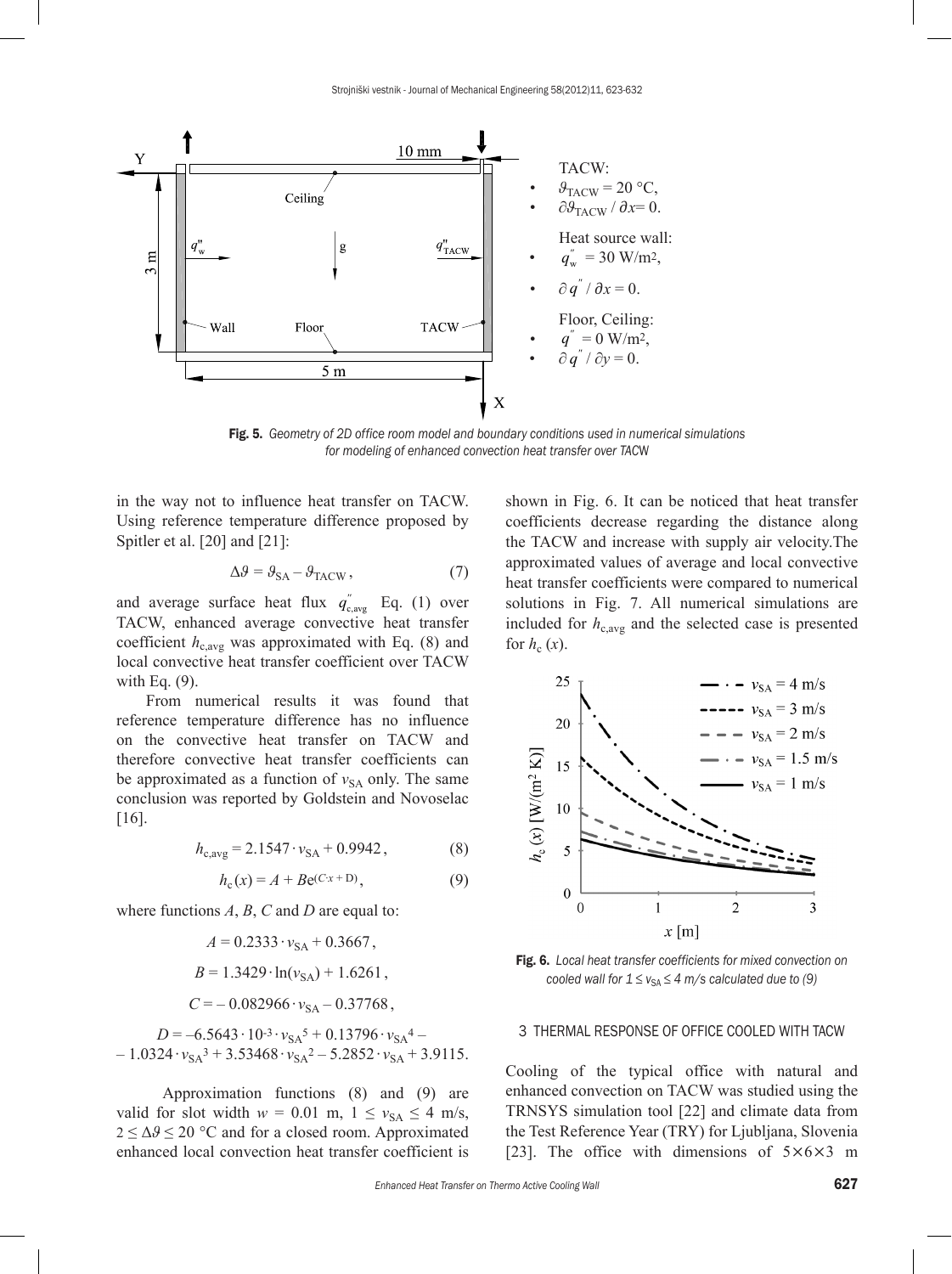

Fig. 7. Comparison between approximated and numerical determinated values for a) average  $h_{c,avg}$  and b) local  $h_c(x)$ 

shown in Fig. 8 has one external wall, meanwhile all other walls, the floor and the ceiling were treated as externally adiabatic walls allowing only internal side heat accumulation. The external wall, with heat transfer coefficient  $U = 0.2$  W/(m<sup>2</sup>K), has a window with  $U_{\text{win}} = 0.7$  W/(m<sup>2</sup>K) in half size of the wall. External window shading is activated when solar radiation on horizontal plane exceeds 300 W/m2. Surface temperature of TACW was maintained at constant temperature  $\theta_{\text{TACW}} = 17 \text{ °C}$ . Such surface temperature could, for example, be achieved with mine water at source temperature level  $\theta = 12.8$  °C [26]. The office is mechanically ventilated through the ceiling slot opening positioned at the top of the TACW. The slot is 0.01 m wide with length equal to TACW's length 3 m (Fig. 8a) or (Fig. 8b). In all the cases fresh outdoor air flow rate was maintained at 216 m3/h in occupied hours (7 AM to 18 PM, Monday to Friday) to provide minimal hygienic requirements of 2 l/(s⋅m<sup>2</sup><sub>floor</sub>) for the offices - Classification A according to CR 1752 : 1998 [24]. During the unoccupied hours the air exchange rate was reduced to 0.2 l/h [25]. Supply air passed the heat recovery unit with an effectiveness of  $\epsilon = 0.75$  when  $\theta_e > \theta_i$ . The outlet ceiling slot was positioned at the top of opposite wall. It was found from CFD simulations that outlet ceiling slot does not influence convective heat transfer on TACW if it is more than one half of room length away from TACW.Three levels of internal heat gains were assumed [27]: light level 30 W/m2, medium level 45 W/m2 and high level 60 W/m2. Natural convection and enhance convection over TACW were calculated by using empirical models Eqs. (4) and (9) for local convection heat transfer coefficient developed with CFD. Hour-by-hour thermal response calculation of office room was used for determining the efficiency of free cooling based on the acceptance of indoor environment conditions in none mechanical cooled space.



Fig. 8. Analyzed office room with designation of surfaces: a) L<sub>TACW</sub> = 3 m, b) L<sub>TACW</sub> = 6 m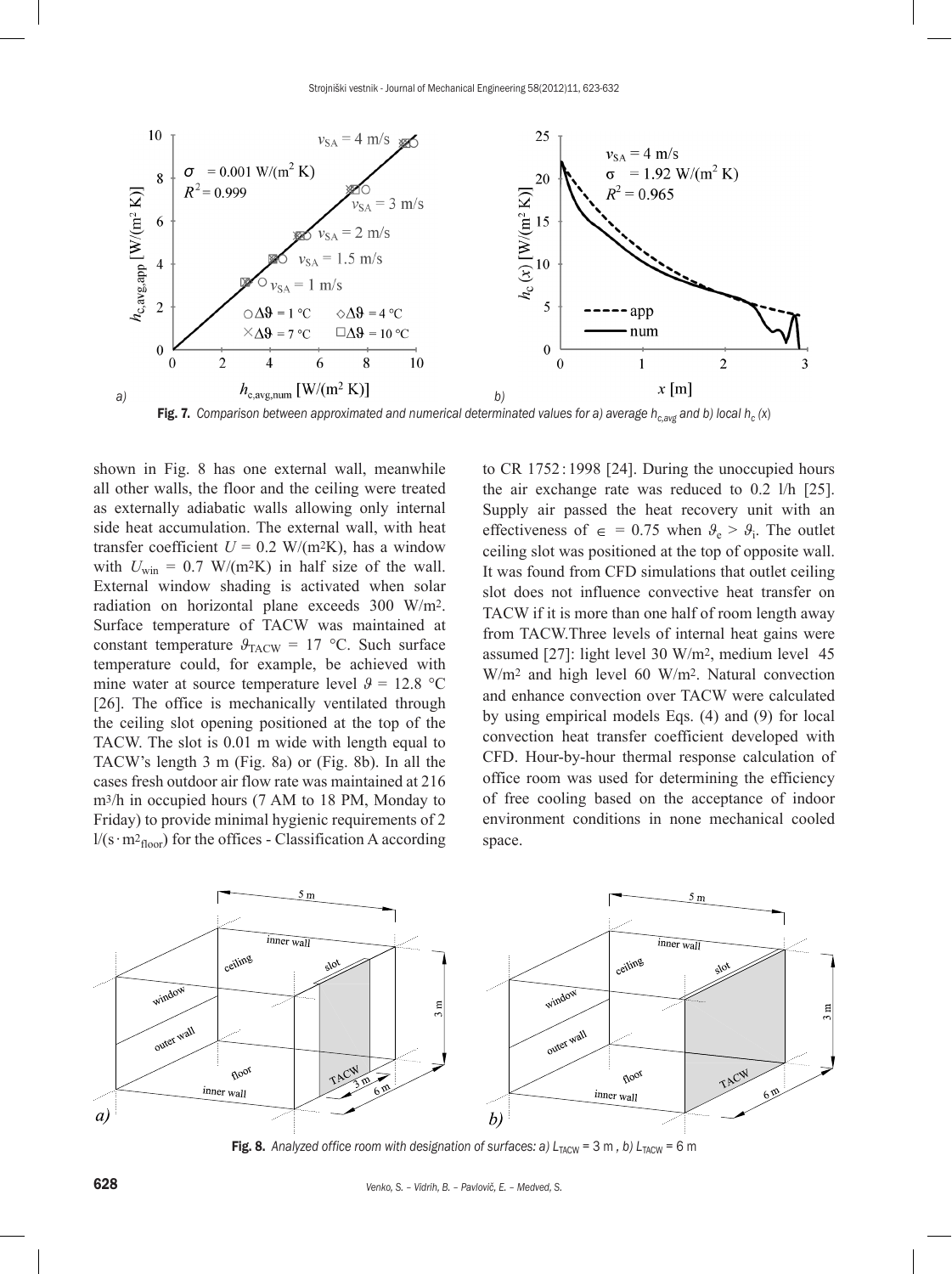## 3.1 Operating Scenarios

Eight scenarios which were analyzed differ regarding ventilation strategies and the type of convection over TACW. For the first scenario the office without free cooling and mechanical ventilation with outdoor air was assumed. The second scenario was similar, but with additional night cooling with outdoor air with two air changes per hour  $(ACH = 2 \text{ h}^{-1})$  during the unoccupied hours. This scenario was extended in the scenarios  $A_3$ ,  $A_6$ ,  $B_3$ ,  $B_6$ ,  $C_3$  and  $D_3$  with additional free cooling of the office using TACW. In scenarios  $B_3$ ,  $C_3$ ,  $D_3$  the length of TACW was 3 m and in scenarios  $A_6$  and  $B_6$  the length of TACW was 6 m. In the scenarios  $A_3$  and  $A_6$  natural convection on TACW was presumed, in all other scenarios convection on TACW was enhanced with supply air jet flow. In some scenarios ( $B_6$ ,  $C_3$ ,  $D_3$ ) we considered using induction VAV terminal [28] which enhanced jet flow velocity without additional fan. Maximal induction ratio 1 was assumed. This results in doubled inlet air flow rate. Enhanced nighttime natural ventilation with *ACH*  $= 2$  h<sup>-1</sup> was assumed when indoor air temperature excided 22 °C and outdoor air temperature was 3 K lower of indoor air temperature.

Table 1. *Various scenarios predicted in office thermal response calculations*

| Scenario:                                                                       | $A_3$ | Ar   | $B_3$ | B <sub>6</sub>      | $C_{3}$ | $D_3$ |
|---------------------------------------------------------------------------------|-------|------|-------|---------------------|---------|-------|
| Length of TACW, L <sub>TACW</sub> [m]                                           | 3     | 6    | 3     | 6                   | 3       | 3     |
| Natural convection                                                              |       | $^+$ |       |                     |         |       |
| Jet flow enhanced convection                                                    |       |      |       |                     |         |       |
| Outdoor airflow rate in occup.<br>hours, $q_{v,e}$ [m <sup>3</sup> /h]          |       |      |       | 216 216 216 216 216 |         | 216   |
| Supply airflow rate in occupied<br>hours, $q_{\text{v.SA}}$ [m <sup>3</sup> /h] | 216   |      |       | 216 216 432 324     |         | 432   |
| Supply air velocity, $v_{SA}$ [m/s]                                             | 0     | 0    |       |                     |         |       |
|                                                                                 |       |      |       |                     |         |       |

#### 4 RESULTS AND DISCUSSION

Cooling efficiency was analyzed at the base of cooling degree hour (*CDH*) as product of 'time when indoor operative temperature exceeds reference temperature' and 'temperature difference between exceeded indoor operative temperature and reference temperature' [29]:

$$
\sum_{j=1}^{N} \left( \mathfrak{G}_{i,j} - \mathfrak{G}_{\text{ref}} \right)^{+}, \qquad (10)
$$

where *j* is the hour-to-hour calculated operative temperature as the arithmetical mean of the indoor air temperature and surface temperature,  $\theta_{\text{ref}}$  is reference temperature and *N* is the number of hours during the summer period. Sign "+" indicates that only positive values are taken into account in summation. As reference operative temperature, the adaptive indoor temperature was used regarding outdoor temperature, "alpha" building parameters set by Linden et al. [30] and Class A thermal comfort (90% acceptance):

$$
\vartheta_e > 12 \, \text{°C}; \, \vartheta_{\text{ref}} = 20.3 \, \text{°C} + 0.31 \cdot \vartheta_e, \qquad (11)
$$

$$
\vartheta_e < 12 \, \, \mathrm{°C} \colon \vartheta_{\text{ref}} = 22.7 \, \, \mathrm{°C} + 0.11 \, \, \vartheta_e \,. \tag{12}
$$

Results are presented in Figs. 9 and 10 for two different internal heat gains values – for mid and high level. The analyzes shows that in case of office without TACW (scenario 1 and scenario 2), required thermal indoor comfort, indicated by *CDH* equal or less to zero cannot be ensured even in case of low internal gains ( $q_{\text{IGH}}^{\prime\prime} = 30 \text{ W/m}^2$ ). At  $L_{\text{TACW}} = 3 \text{ m}$ mechanical cooling could be avoided only with enhanced convection in the case of medium internal gains. Enhanced convection with higher air jet velocities reduces overheating to *CDH* = 5 K h/year for scenario  $C_3$  ( $v_{SA}$  = 3 m/s) and to only *CDH* = 0.3 K h/year for scenario  $D_3$  ( $v_{SA} = 4$  m/s). At medium level of internal gains natural convection even at  $L_{\text{TACW}}$  = 6 m (scenario A<sub>6</sub>) cannot ensure suitable thermal comfort comparing enhanced convection which at the same length of TACW (scenario  $B_6$ ) satisfies adaptive thermal comfort criteria Class A. Enhancing heat transfer with higher air jet velocities at  $L_{\text{TACW}} = 3$  m does not bring satisfactory lower indoor operative temperatures at high level of internal heat gains.  $CDH = 114$  K h/year is still too high for acceptable thermal indoor comfort in scenario  $D_3$ despite air jet velocity  $v_{SA} = 4$  m/s (Fig. 10). However, on the another hand the same amount of supply air is used in scenario  $B_6$  ( $L_{TACW}$  = 6 m,  $v_{SA}$  = 2 m/s), which is suitable to meet the thermal indoor comfort criteria in Class A at  $q_{\text{IGH}}^{\prime} = 60 \text{ W/m}^2$ .

## 5 CONCLUSIONS

Cooling with thermo active building systems with natural convection enable noiseless operation, however cooling potential strongly depends on temperature differences between surface and adjacent air temperature. Cooling with natural convection is not easy to control and adapt to the current loads. Lowering of the TACW temperature could lead to thermal discomfort and surface condensation. Such cases can be significantly improved if convection is enhanced by supply air wall jet. This allows controlling heat transfer on TACW with slot velocity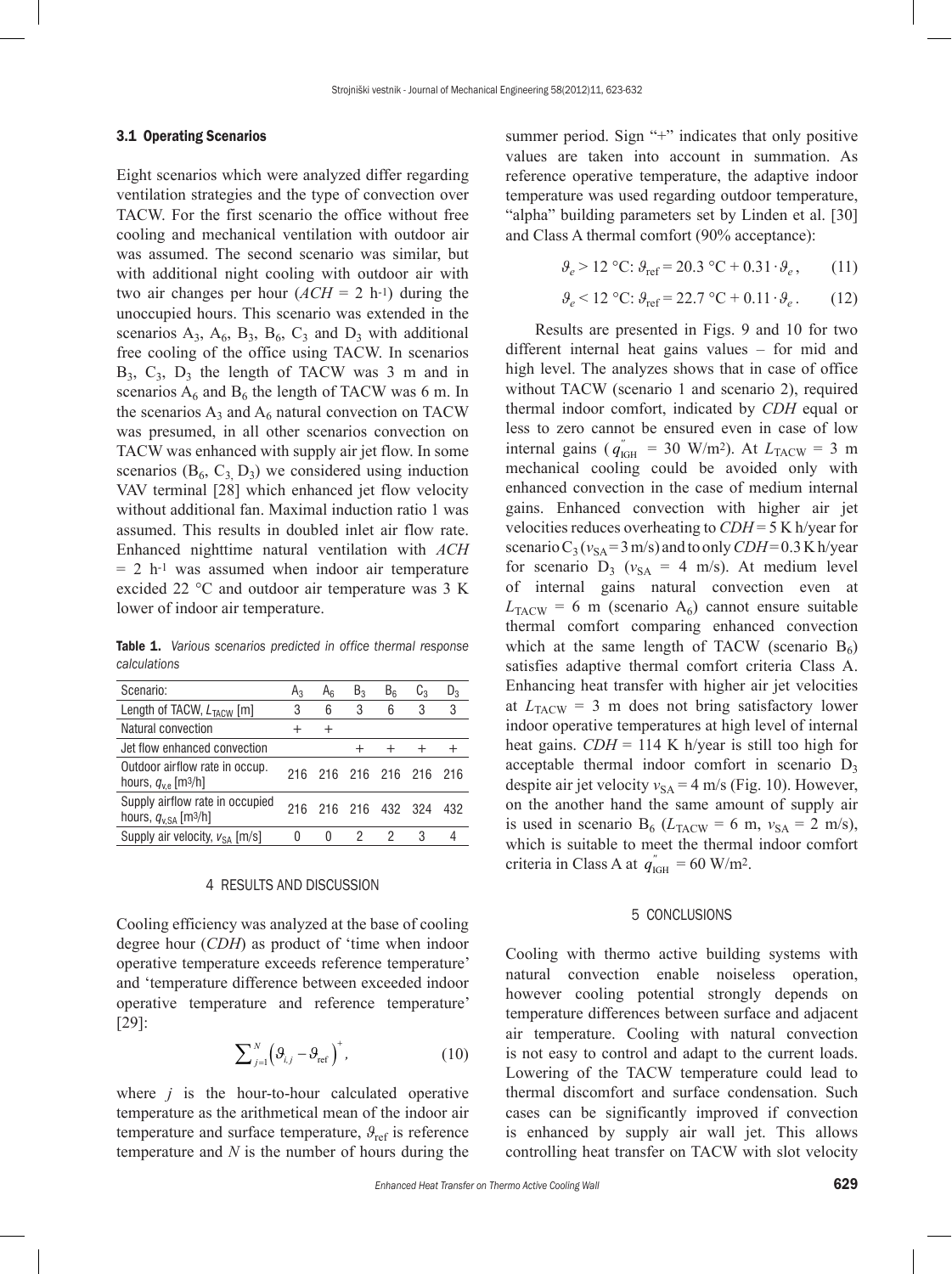and also with a difference between supply air temperature and surface temperature.



Fig. 9. *CDH for the office with internal heat gains of 45 W/m*<sup>2</sup>



Fig. 10. *CDH for the office with internal heat gains of 60 W/m*<sup>2</sup>

It was shown that in the case of enhanced convection with initial slot velocity ( $v_{SA} = 2$  m/s) light level of internal heat gains can be easily covered with only 3 m of TACW. Additionally, at mid-level of internal heat gains enhanced mixed convection with slot velocity ( $v_{SA}$  = 4 m/s) practically meets Class A requirements for adaptive comfort criteria with a little, almost unrecognizable overheating: *CDH* = 0.3 K h/year at only  $L_{\text{TACW}} = 3 \text{ m}$ . Natural convection is not able to cover those internal gains even at  $L_{\text{TACW}}$  $= 6$  m. Here, the benefit of mixed convection can be seen. High level of internal gains (60 W/m2) can be covered only with mixed convection at  $L_{\text{TACW}} = 6 \text{ m}$  at acceptable:  $CDH = 8$  K h/year. From the results it can be concluded that the size of TACW surface can be significantly reduced if convective heat transfer is enhance by the supply air wall jet.

### 6 NOMENCLATURE

## List of symbols

| <i>ACH</i>     | Air Changes per Hour                          | [1/h]                        |
|----------------|-----------------------------------------------|------------------------------|
| <b>CDD</b>     | Cooling Degree Days                           | [K day/year]                 |
| CDН            | Cooling Degree Hours                          | [K h/year]                   |
| Δ              | difference                                    |                              |
| ∈              | heat recovery efficiency                      | $\lceil\% \rceil$            |
| g              | gravity                                       | $\left[\frac{m}{s^2}\right]$ |
| h              | heat transfer coefficient                     | $[W/(m^2 K)]$                |
| L              | length                                        | $\lceil m \rceil$            |
| $q_{\rm v}$    | volumetric airflow rate                       | $\left[\frac{m^3}{h}\right]$ |
| $q^{\degree}$  | heat flux                                     | $\left[ W/m^2 \right]$       |
| R <sup>2</sup> | Pearson correlation coefficient               | $\sqrt{ }$                   |
| 9              | temperature in Celsius                        | $\lceil$ °C]                 |
| $\sigma$       | standard deviation                            | $[W/(m^2 K)]$                |
| U              | overall heat transfer coefficient             | $[W/(m^2 K)]$                |
| v              | velocity                                      | $\lceil m/s \rceil$          |
| x              | stream wise coordinate                        | [m]                          |
| $\mathcal{V}$  | transverse coordinate                         | [m]                          |
| <b>CFD</b>     | Computational Fluid Dynamic                   |                              |
| <b>HVAC</b>    | Heating Ventilating and Air                   |                              |
|                | Conditioning                                  |                              |
| PMV            | <b>Predicted Mean Value</b>                   |                              |
| <b>PPD</b>     | Percentage of People Dissatisfied             |                              |
| TABS           | Thermo Active Building Systems                |                              |
| TACW           | Thermo Active Cooling Wall                    |                              |
| TRY            | Test Reference year                           |                              |
| VAV            | Variable Air Volume                           |                              |
|                | Subscripts                                    |                              |
| avg            | average                                       |                              |
| app            | approximation                                 |                              |
| $\mathbf c$    | convection                                    |                              |
| e              | outdoor                                       |                              |
| floor          | floor                                         |                              |
| i              | indoor                                        |                              |
| <b>IHG</b>     | Internal Heat Gains                           |                              |
| Ĵ              | hour-to-hour calculated operative temperature |                              |
| N              | number of TRY hours                           |                              |
| num            | Value based on numerical simulation           |                              |
| ref            | reference value                               |                              |
| <b>SA</b>      | Supply Air                                    |                              |
| W              | wall                                          |                              |
| win            | window                                        |                              |
| 3              | length of TACW: 3 m                           |                              |
| 6              | length of TACW: 6 m                           |                              |
|                |                                               |                              |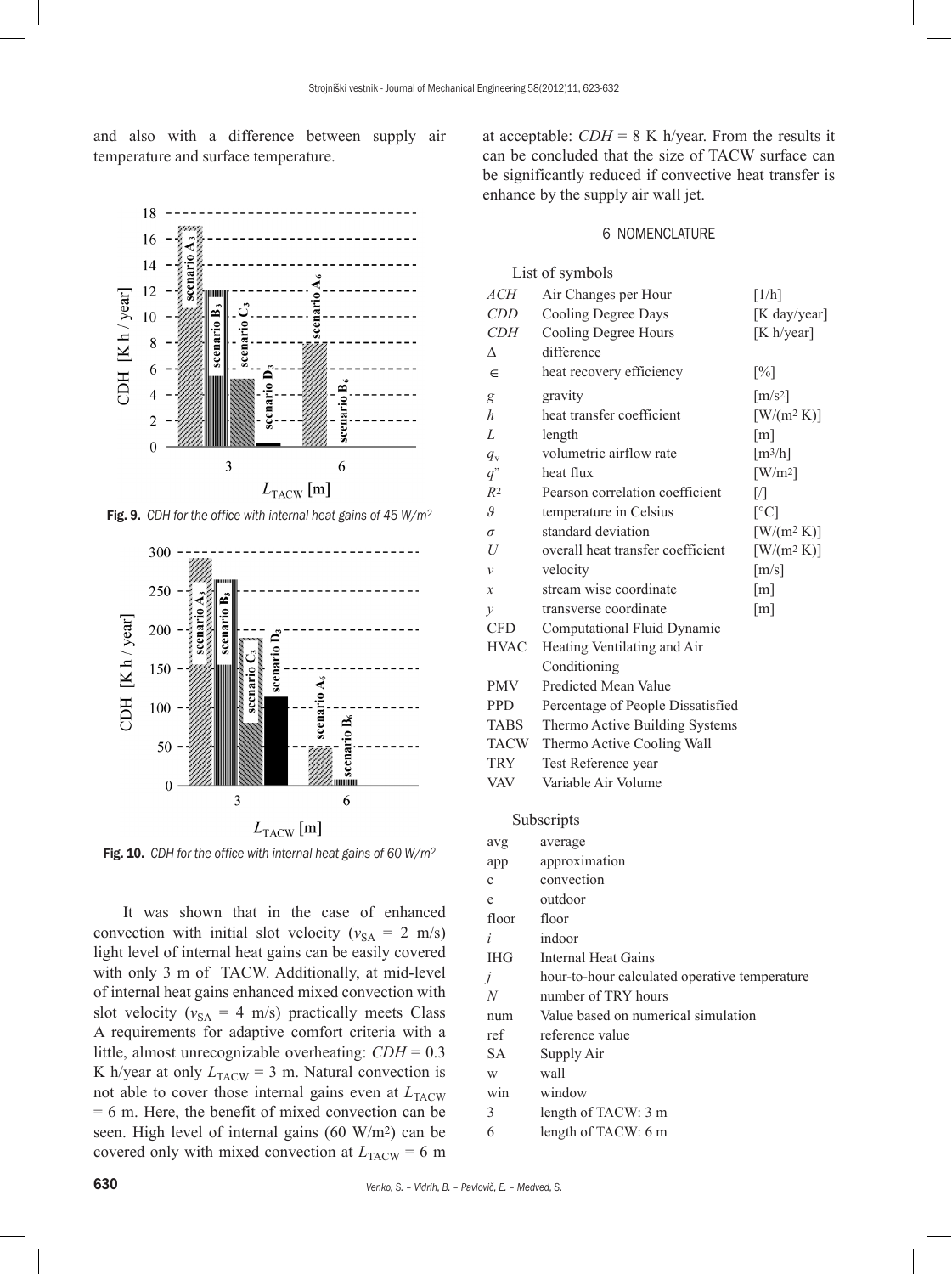#### 7 ACKNOWLEDGEMENT

This study was partially financed by the European Union, European Social Fund.

## 8 REFERENCES

- [1] Vidrih. B., Medved. S. (2008). The effect of changes in the climate on the energy demands of buildings. *International Journal of Energy Research*, vol. 32, no. 11, p. 1016-1029, [DOI:10.1002/er.1410](http://dx.doi.org/10.1002/er.1410).
- [2] Vidrih, B., Dolinar, M., Medved, S. (2006). The connection between the climate model and a building's thermal response model: a case of Slovenia. *Strojniški vestnik - Journal of Mechanical Engineering*, vol. 52, no. 9, p. 568-586.
- [3] Kalz, D., Pfafferott, J., Herkel, S. (2006). Monitoring and data analysis of two low energy office buildings with a thermo-active building system (TABS). *AIVC27th conference – EPIC 2006 AIVC "Technologies & sustainable policies for a radical decrease of the energy consumption in buildings"*, p. 217-222.
- [4] Lehmann, B., Dorer, V., Koschenz, M. (2007). Application range of thermally activated building systems TABS. *Energy and Buildings*, vol. 39, no. 5, p. 593-598, [DOI:10.1016/j.enbuild.2006.09.009](http://dx.doi.org/10.1016/j.enbuild.2006.09.009).
- [5] Koschenz, M., Dorer, V. (1999). Interaction of an air system with concrete core conditioning. *Energy and Buildings*, vol. 30, no. 2, p. 139-145, [DOI:10.1016/](http://dx.doi.org/10.1016/S0378-7788(98)00081-4) [S0378-7788\(98\)00081-4.](http://dx.doi.org/10.1016/S0378-7788(98)00081-4)
- [6] Košir, M., Krainer, A., Dovjak, M., Perdan, R., Kristl, Ž. (2010). Alternative to the Conventional Heating and Cooling Systems in Public Buildings. *Strojniški vestnik – Journal of Mechanical Engineering*, vol. 56, no. 9, p. 575-583.
- [7] Henze, G.P., Felsmann, C., Kalz, D.E., Herkel, S. (2008). Primary energy and comfort performance of ventilation assisted thermo-active building systems in continental climates. *Energy and Buildings*, vol. 40, no. 2, p. 99-111, DOI:10.1016/j.enbuild.2007.01.014.
- [8] Dovjak, M., Shukuya, M., Krainer, A. (2012). Exergy analysis of conventional and low exergy systems for heating and cooling of near zero energy buildings. *Strojniški vestnik – Journal of Mechanical Engineering*, vol. 58, no. 7-8, p. 453-461, [DOI:10.5545/sv](http://dx.doi.org/10.5545/sv-jme.2011.158)[jme.2011.158.](http://dx.doi.org/10.5545/sv-jme.2011.158)
- [9] Kobus, C.J., Wedekind, G.L. (1996). Modeling the local and average heat transfer coefficient an isothermal vertical flat plate with assisting and opposing combined forced and natural convection. *International Journal of Heat and Mass Transfer*, vol. 39, no. 13, p. 2723-2733, DOI:10.1016/0017-9310(95)00360-6.
- [10] Yang, J. W., Patel, R. D. (1973). Effect of buoyancy on forced convection in a two -dimensional wall jet along a vertical wall. *Journal of Heat Transfer*, vol. 95, no. 1, p. 121-123, [DOI:10.1115/1.3449980](http://dx.doi.org/10.1115/1.3449980).
- [11] Angirasa, D. (2000). Mixed convection in a vented enclosure with isothermal vertical surface. *Fluid*

*Dynamics Research*, vol. 26, no. 4, p. 219-233, [DOI:10.1016/S0169-5983\(99\)00024-6](http://dx.doi.org/10.1016/S0169-5983(99)00024-6).

- [12] Mokni, A., Kechiche, J., Mhiri, H., Le Palec, G., Bournot, P. (2009). Inlet conditions effects on vertical wall jets in forced and mixed convection regimes. *International Journal of Thermal Science*, vol. 48, no. 10, p. 1884-1893, [DOI:10.1016/j.](http://dx.doi.org/10.1016/j.ijthermalsci.2009.02.021) [ijthermalsci.2009.02.021.](http://dx.doi.org/10.1016/j.ijthermalsci.2009.02.021)
- [13] Neiswanger, L., Johnson, G.A., Carey, V.P. (1987). An experimental study of high Rayleigh number mixed convection in a rectangular enclosure with restricted inlet and outlet openings*. Journal of Heat Transfer*, vol. 109, no. 2, p. 446-453, [DOI:10.1115/1.3248102](http://dx.doi.org/10.1115/1.3248102).
- [14] Awbi, H.B., Hatton, A. (2000). Mixed convection from heated room surfaces. *Energy and Buildings*, vol. 32, no. 2, p. 153-166, [DOI:10.1016/S0098-8472\(99\)00063-](http://dx.doi.org/10.1016/S0098-8472(99)00063-5) [5.](http://dx.doi.org/10.1016/S0098-8472(99)00063-5)
- [15] Awbi, H.B., Hatton, A. (1999). Natural convection from heated room surfaces. *Energy and Buildings*, vol. 30, p. 233-244, [DOI:10.1016/S0378-7788\(99\)00004-3](http://dx.doi.org/10.1016/S0378-7788(99)00004-3).
- [16] Goldstein, K., Novoselac, A. (2010). Convective heat transfer in rooms with ceiling slot diffusers. *HVAC&R Research*, vol. 16, no. 5, p. 629-656, [DOI:10.1080/1078](http://dx.doi.org/10.1080/10789669.2010.10390925) [9669.2010.10390925.](http://dx.doi.org/10.1080/10789669.2010.10390925)
- [17] Ternik, P., Rudolf, R. (2012). Heat transfer enhancement for natural convection flow of waterbased nanofluids in a square enclosure. *International Journal of Simulation Modelling*, vol. 11, no. 1, p. 29- 39, [DOI:10.2507/IJSIMM11\(1\)3.198.](http://dx.doi.org/10.2507/IJSIMM11(1)3.198)
- [18] *2001 ASHRAE Handbook Fundamentals*. (2001). ASHRAE, Atlanta.
- [19] Khalifa, A.J.N., Marshall, R.H. (1989). Natural and forced convection on interior building surfaces: preliminary results. *Applied Research Conference*, p. 249-257.
- [20] Spitler, J.D., Pedersen, C.O., Fisher, D.E., Menne, P.F., Cantillo, J. (1991). An experimental facility for investigation of indoor convective heat transfer. *ASHRAE Transactions 97*, vol. 1, p. 497-504.
- [21] Spitler, J.D., Pedersen, C.O., Fisher, D.E., Menne, P.F., Cantillo, J. (1991). Interior convective heat transfer in buildings with large ventilative flow rates. *ASHRAE Transactions 97*, vol. 1, p. 505-515.
- [22] TRNSYS, from *http://www.trnsys.com,* accessed on 2012-03-08.
- [23] Ministry of Agriculture and Environment Slovenian Environment Agency, from *http://meteo.arso.gov.si/ met/sl/climate/tables/test\_ref\_year*, accessed on 2012- 03-08.
- [24] CR 1752:1998 (1998). *Ventilation for buildings – Design criteria for the indoor environment, European Standard*. CEN, Brussels.
- [25] Rules on the ventilation and air-conditioning of buildings (2002). *Official Gazzete of the Republic of Slovenia*, vol. 42, p. 4139-4161. (in Slovene)
- [26] Božović, M. (2004). *Report of pumping test at well FK-1 in Zagorje*. Preliv d.o.o., Ljubljana. (in Slovene)